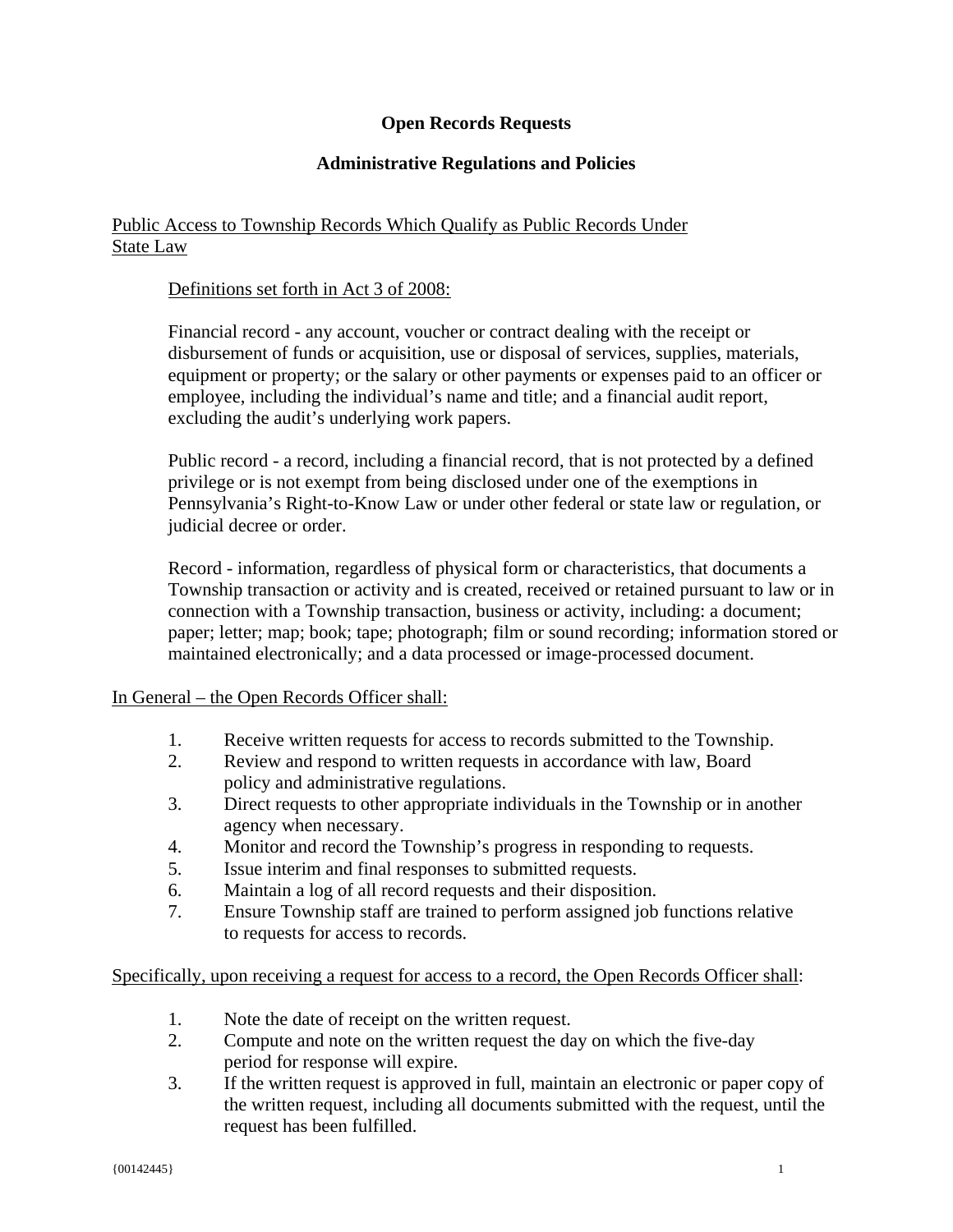4. If the written request is denied or denied in part, maintain the written request for thirty (30) days or, if an appeal is filed, until a final determination is issued or the appeal is deemed denied.

## Procedure for Requesting Records

All written requests for access to a public record shall be submitted on the required form attached hereto as Attachment "A", or on the state form, and addressed to the Open Records Officer.

Written requests shall be submitted to the Township in person, by mail, to a designated facsimile machine (if any) or to a designated e-mail address (if any). Any request received by the Township after normal office hours, 4:00 p.m. E.S.T., or on a day when the Township offices are closed, shall be deemed received the next day on which the Township offices are open.

Each request must include the following information:

- 1. Identification or description of the requested record, in sufficient detail to enable the Township to ascertain which records are being requested.
- 2. Medium in which the record is requested.
- 3. Name and address of the individual to receive the Township's response.

Neither the Township nor the Open Records Officer shall require an explanation of the reason for the request or the intended use of the requested record, unless otherwise required by law.

## Response to Request

Township employees shall be directed to forward requests for access to public records to the Open Records Officer. Requests not properly addressed to the Open Records Officer shall not be deemed received unless and until the Open Records Officer actually receives the written request.

Upon receipt of a written request for access to a record, the Open Records Officer shall determine if the requested record is a public record and if the Township has possession, custody or control of that record.

The Open Records Officer shall respond as promptly as possible under the circumstances then existing, and the initial response time shall not exceed five (5) business days from the date the written request is received by the Open Records Officer.

The initial response shall grant access to the requested record, deny access to the requested record, partially grant and partially deny access to the requested record, or notify the requestor of the need for an extension of time to fully respond.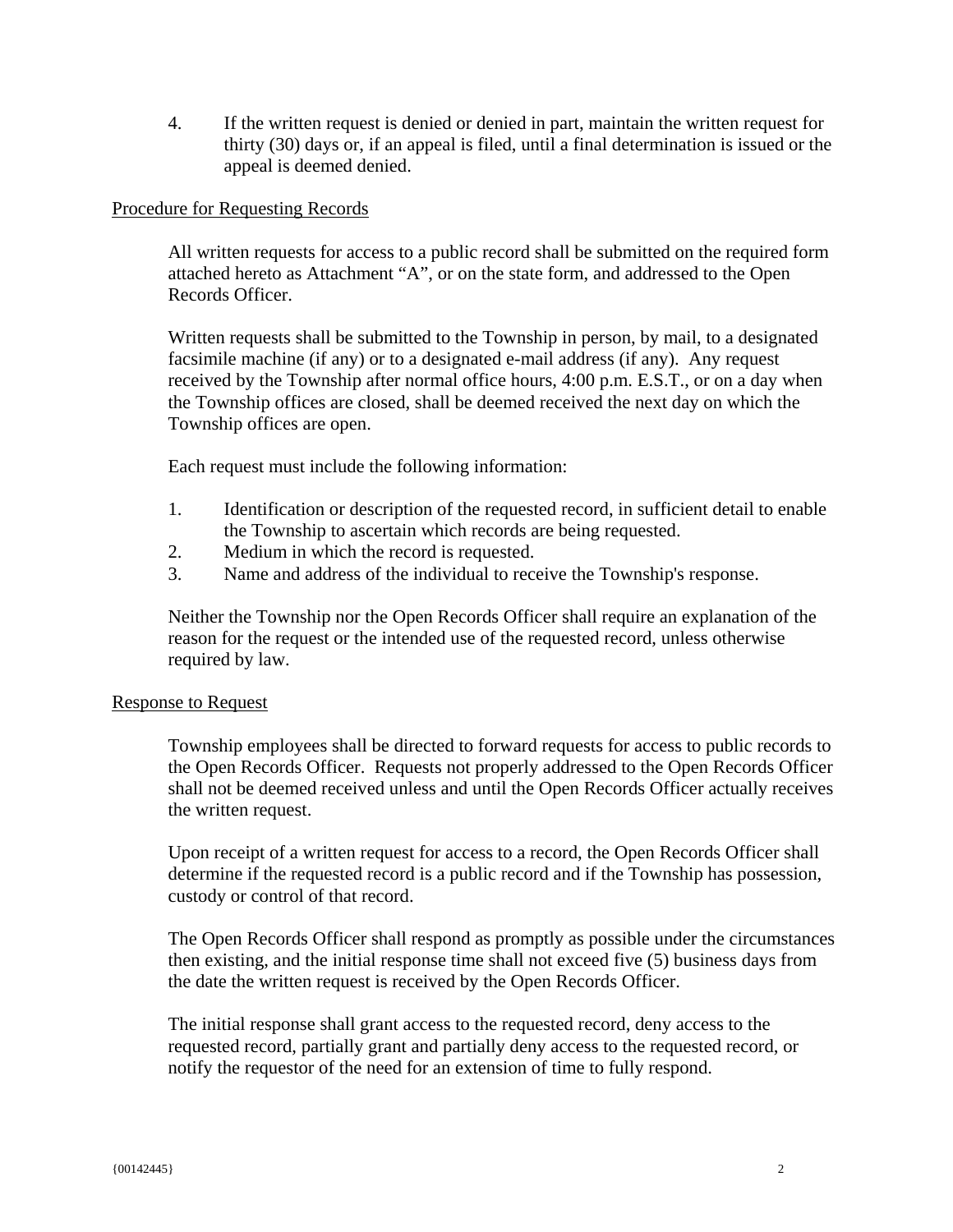Normally, records are available at the Township from 8:00 a.m. to noon and from 1:00 p.m. and 4:00 p.m. Monday through Friday each week except for certain holidays and when the offices are closed for emergencies.

#### Extension of Time

If the Open Records Officer determines that an extension of time is required to respond to a request, in accordance with the factors stated in Act 3, written notice of the need for an extension shall be sent within five (5) business days of receipt of request. The notice shall indicate that the request for access is being reviewed, the reason that the review requires an extension; and a reasonable date by which the response can be expected.

Up to a thirty (30) day extension for one (1) of the listed reasons does not require the consent of the requestor. If the response is not given by the specified date, it shall be deemed denied on the day following that date.

A requestor may consent in writing to an extension that exceeds thirty (30) days, in which case the request shall be deemed denied on the day following the date specified in the notice if the Open Records Officer has not provided a response by that date.

#### Granting Of Request

If the Open Records Officer determines that a request to inspect will be granted, the response shall inform the requestor that access is granted and either include information on the regular business hours of the administration office, provide electronic access, or state where the requestor may go to inspect the records or information electronically at a publically accessible site. The response shall state the amount of any applicable fee and a statement that all applicable fees shall be paid in order to receive access to the record requested and the medium in which the records will be provided.

If the Open Records Officer determines that a request to copy will be granted, the response shall inform the requestor that access is granted and either include information on the regular business hours of the administration office where the records can be retrieved, or state where the requestor may go to retrieve copies of the records. The response shall state the amount of the applicable fees, a statement that all applicable fees shall be paid in order to retrieve copies of the records requested, and the medium in which the records will be provided. The Open Records Officer may respond to a records request by notifying the requestor that the record is available through publicly accessible electronic means or that the Township shall provide access to inspect the record electronically. If the requestor, within thirty (30) days following receipt of the Township's notice, submits a written request to have the record converted to paper, the Township shall provide copies in printed form within five (5) days of receipt of the request for conversion to paper.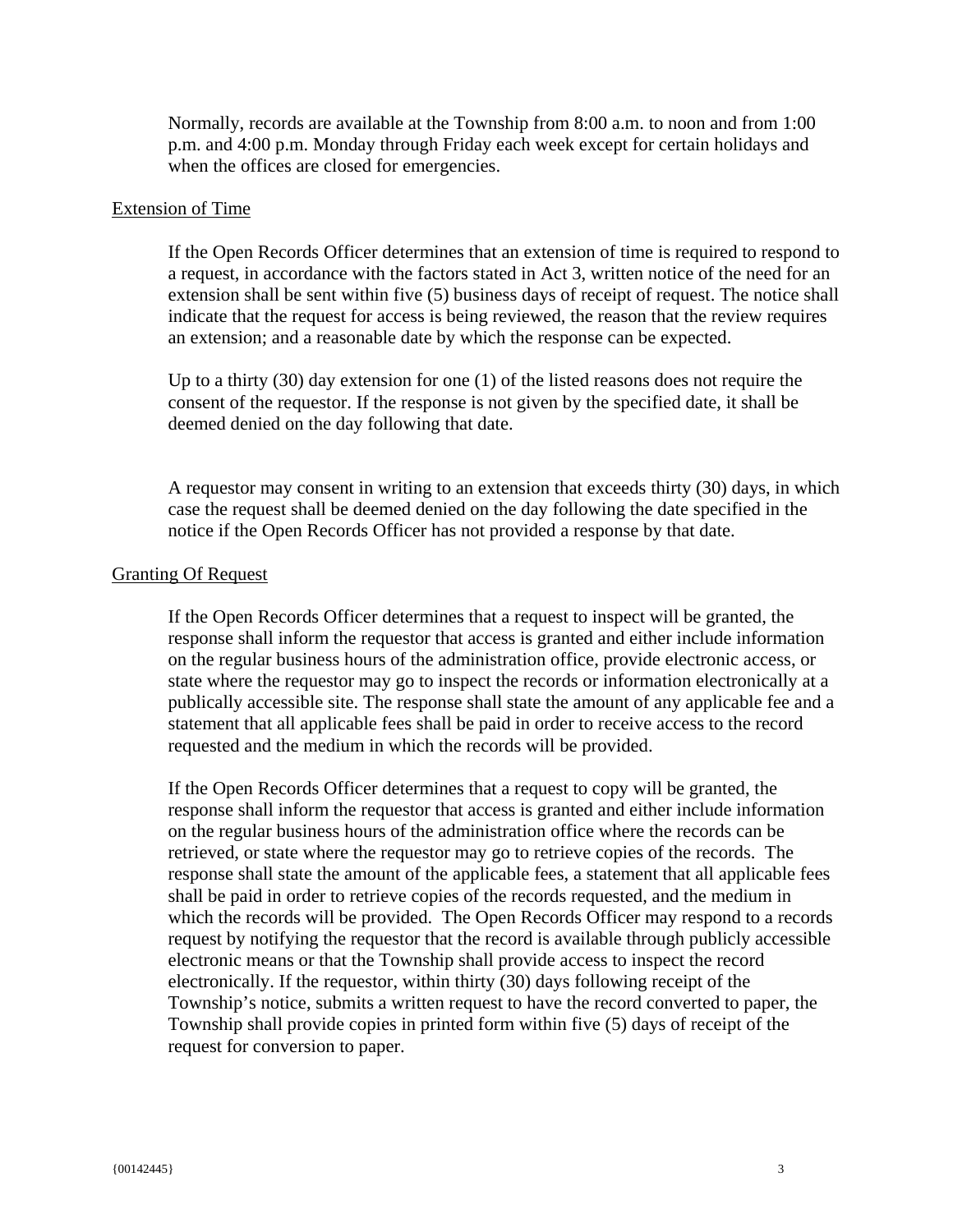Prepayment of an estimate of fees is required if reproduction of the records is expected by the Open Records Officer to cost in excess of one hundred dollars (\$100.00). The response of the Open Records Officer shall so state if prepayment is required. If the actual cost is less than the estimate, the Open Records Officer shall return the difference to the requestor. If the actual cost is higher than the estimate, the requestor shall pay the difference prior to the copies being given or sent to the requestor.

## Denial of Request

The Open Records Officer may deny a request for access to or copies of a record if the requestor has made repeated requests for that same record and the repeated requests have placed an unreasonable burden on the Township.

The Open Records Officer may deny a request for access to a record when timely access is not possible due to a fire, flood or other disaster, or when access may cause physical damage or irreparable harm to the record. To the extent possible, the contents of a record shall be made accessible even when the record is physically unavailable due to fire, flood or other disaster.

Information that is not subject to access or is redacted from a public record which has been produced shall be deemed a denial as to that information.

If the Open Records Officer responds to a requestor that a copy of the requested record is available for delivery at the administration office and the requestor does not retrieve the record within sixty (60) days of the Township's response, the Township shall dispose of the copied records and retain any fees paid to date.

If a written request for access to a record is denied or deemed denied, the requestor may file an appeal with the state's Office of Open Records within fifteen (15) business days of the mailing date of the Open Records Officer's response or deemed denial.

If the Open Records Officer denies a request for access to or copies of a record, whether in whole or in part, a written response shall be sent within five (5) business days of receipt of the request. The response denying the request shall include the following:

- 1. Description of the record requested.
- 2. Specific reasons for denial.
- 3. Name, title, business address, business telephone number, and signature of the Open Records Officer on whose authority the denial is issued.
- 4. Date of the response.
- 5. Procedure for the requestor to appeal the denial of access or copies.

## Documents Not Qualifying As Public Records:

Documents will not be considered public records if they fall outside the definition of "public record" under the Pennsylvania Right to Know Law or meet one of the exceptions for public records contained within the Law. Documents which do not qualify as public records include the following (this list is intended as a summary or short-hand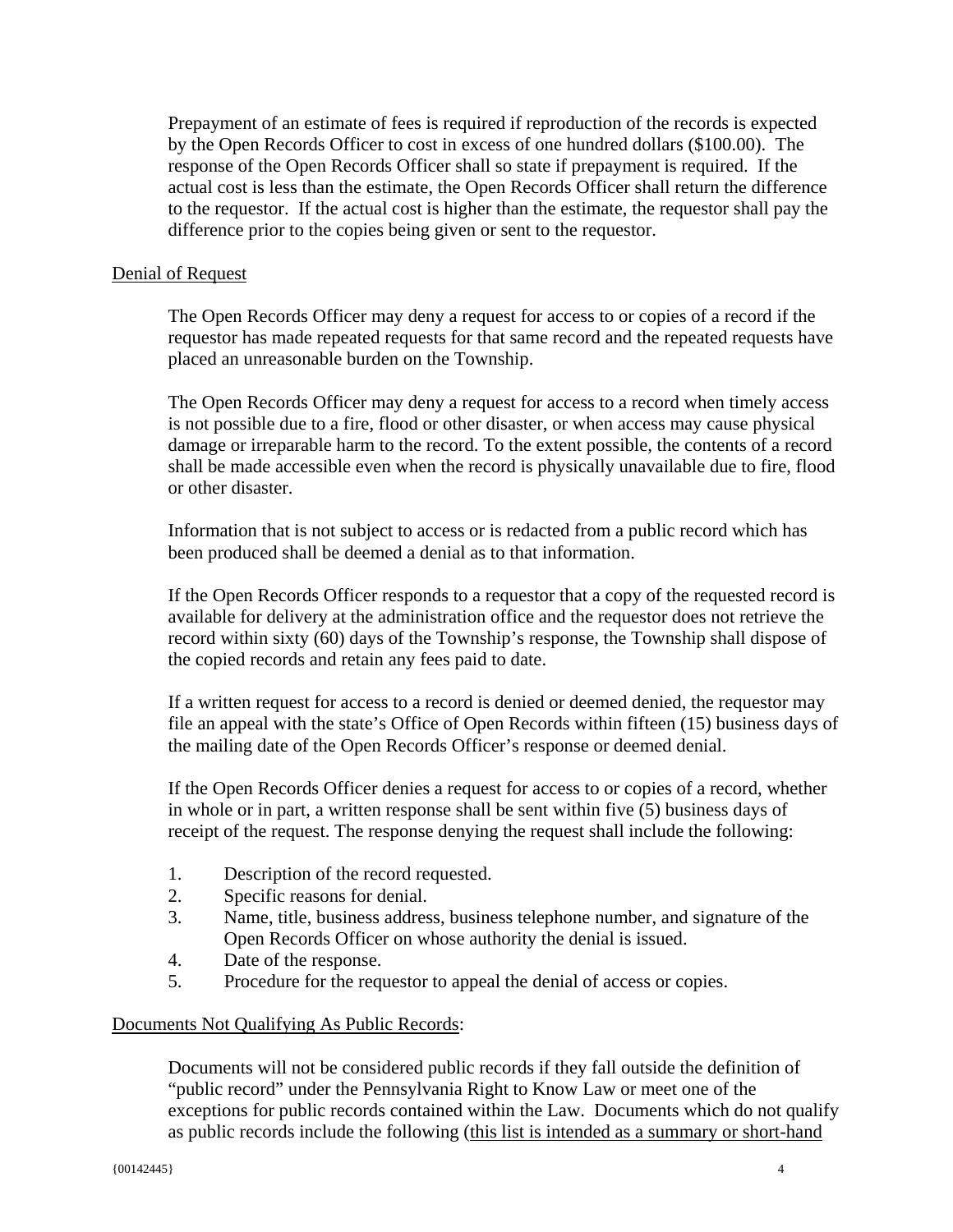explanation and is not intended to be inclusive or to modify or supersede the legal requirements of the Pennsylvania Right-to-Know Law):

- Internal pre-decisional deliberations of administrators, employees and Board members
	- o unless presented to a quorum for deliberation at a public meeting
	- o includes real estate appraisals until decision made to proceed with lease, sale or acquisition of property
- Draft minutes of meetings
- Executive Session minutes or record of discussion
- Bid proposals
- Communication with insurance carriers
- Privileged communications:
	- o communications with Township Solicitor or other attorneys
	- o doctor-patient communications; and
	- o speech and debate privilege applicable to legislative functions
- Records which, if disclosed, would
	- o result in loss of Federal or State funds;
	- o likely lead to physical harm or personal security of a person;
	- o jeopardize safety of the public, a building, infrastructure, information storage system, or resource; or
	- o jeopardize computer security
- Records identifying the name, home address or date of birth of a child (17 years of age or younger)
- Records of an individual's
	- o confidential personal health information
	- o applications for social services; or
	- o confidential personal information such as social security number, driver's license, financial information, email address and personal phone numbers
- Records of employees:
	- o reference letters and written criticisms
	- o employment applications (if not hired)
	- o employee assistance program information
	- o grievances and complaints of discrimination
	- o discipline, demotion and discharge (except for final action of discharge or discipline)
	- o academic transcript
	- o NOTE: Other confidentiality restrictions may apply to employee records under other laws.
- Certain records relating to criminal and non-criminal investigations
- Transcripts and exhibits of arbitration hearings (final decision is public however)
- Drafts of policies, resolutions or administrative regulations
- Trade secrets or other confidential proprietary information
- Personal notes and working papers of an individual, includes message slips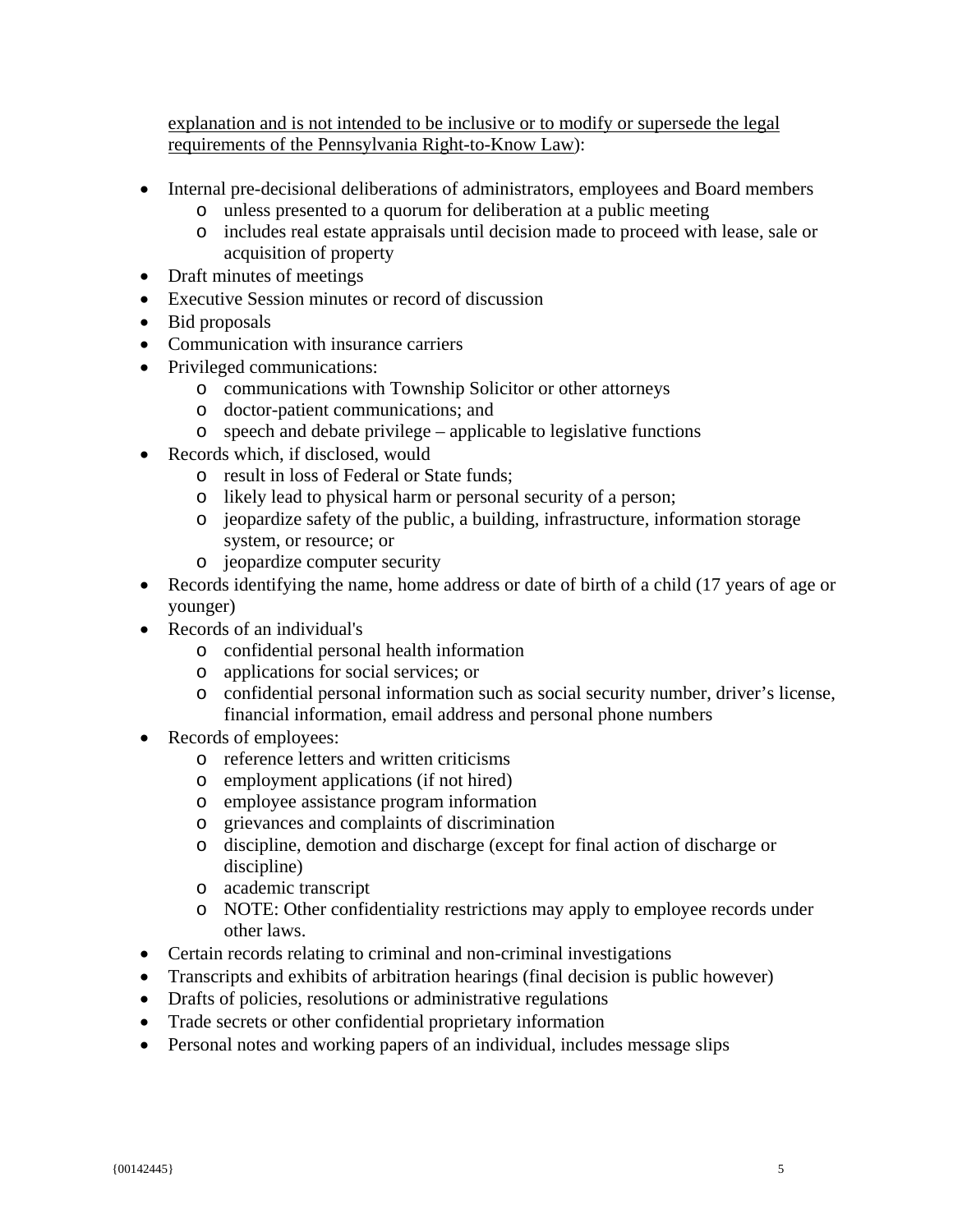## Fees

Fees for duplication and, where applicable, document retrieval will be charged according to the following fee schedule which shall be periodically updated:

| Postage                                | <b>Actual Cost to Township</b>                                                                          |
|----------------------------------------|---------------------------------------------------------------------------------------------------------|
| <b>Certification costs</b>             | \$5.00 per record certified. Please note that<br>certification fees do not include notarization<br>fees |
| <b>Duplication costs</b>               |                                                                                                         |
| Paper copying charge                   | \$.25 per page                                                                                          |
| Facsimile charge                       | \$.35 per page                                                                                          |
| Electronic records<br>copied to disc   | Actual cost of disc $+$ \$.10 per page                                                                  |
| Electronic records<br>copied to paper  | \$.25 per page                                                                                          |
| Enhanced electronic access<br>(e-mail) | \$.10 per transmission<br>\$.10 per attachment                                                          |
| <b>Police Accident Reports</b>         | \$15 per report (by statute)                                                                            |

For complex and extensive data sets, including geographic information systems or integrated property assessment lists, fees for copying may be based on the reasonable market value of same or closely-related data sets. These fees shall not apply to a request by an individual employed by or connected with a newspaper or magazine of general circulation, weekly publication, press association or radio or television station, for the purpose of obtaining information for publication of broadcast, or to a request by a nonprofit organization for the conduct of educational research.

## **Exceptions**

Pursuant to Section 707(b)(3) of the Right-to-Know Law, all building floor plans and alarm system details and specifications for all buildings in the Township shall not be disclosed publicly, but may be released to the owner of record or a design professional authorized in writing by the owner of record.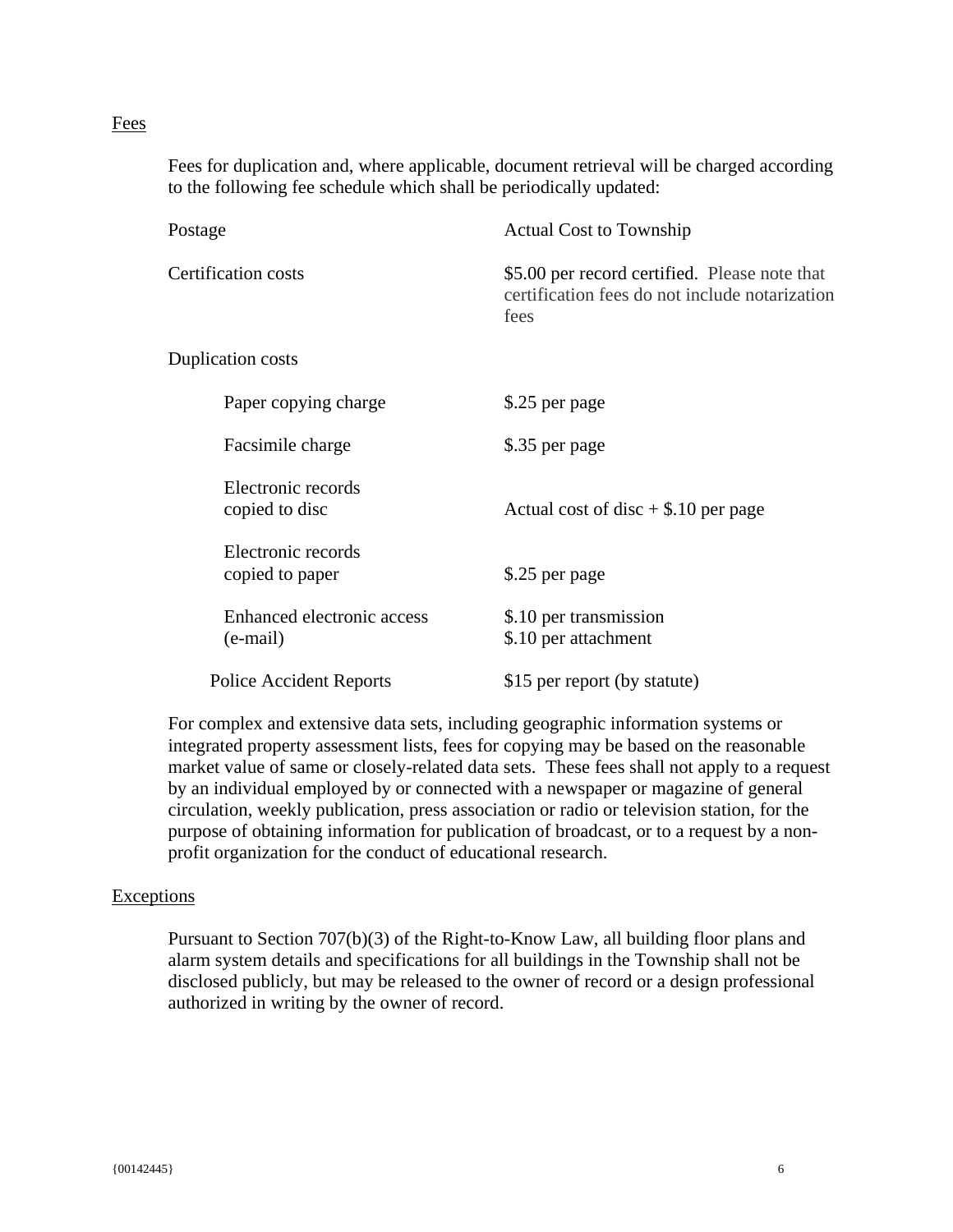# **RIGHT-TO-KNOW REQUEST FORM**

| REQUEST SUBMITTED BY (circle one): E-MAIL U.S. MAIL FAX IN-PERSON                                                                                                               |  |  |  |
|---------------------------------------------------------------------------------------------------------------------------------------------------------------------------------|--|--|--|
|                                                                                                                                                                                 |  |  |  |
|                                                                                                                                                                                 |  |  |  |
|                                                                                                                                                                                 |  |  |  |
|                                                                                                                                                                                 |  |  |  |
| <b>RECORDS REQUESTED:</b><br>*Provide as much specific detail as possible so the agency can identify the information.                                                           |  |  |  |
|                                                                                                                                                                                 |  |  |  |
|                                                                                                                                                                                 |  |  |  |
|                                                                                                                                                                                 |  |  |  |
|                                                                                                                                                                                 |  |  |  |
| DO YOU WANT TO INSPECT THE RECORDS ONLY? YES or NO                                                                                                                              |  |  |  |
| MEDIUM IN WHICH THE RECORD IS REQUESTED?<br>(Note: The law does not require that any public records be produced except in the format<br>by which they are kept by the Township) |  |  |  |
| DO YOU WANT COPIES? YES or NO (.25 per page)                                                                                                                                    |  |  |  |
| DO YOU WANT CERTIFIED COPIES OF RECORDS YES or NO (\$5.00 per record)                                                                                                           |  |  |  |
|                                                                                                                                                                                 |  |  |  |
| For Municipal Use Only:                                                                                                                                                         |  |  |  |
|                                                                                                                                                                                 |  |  |  |
|                                                                                                                                                                                 |  |  |  |